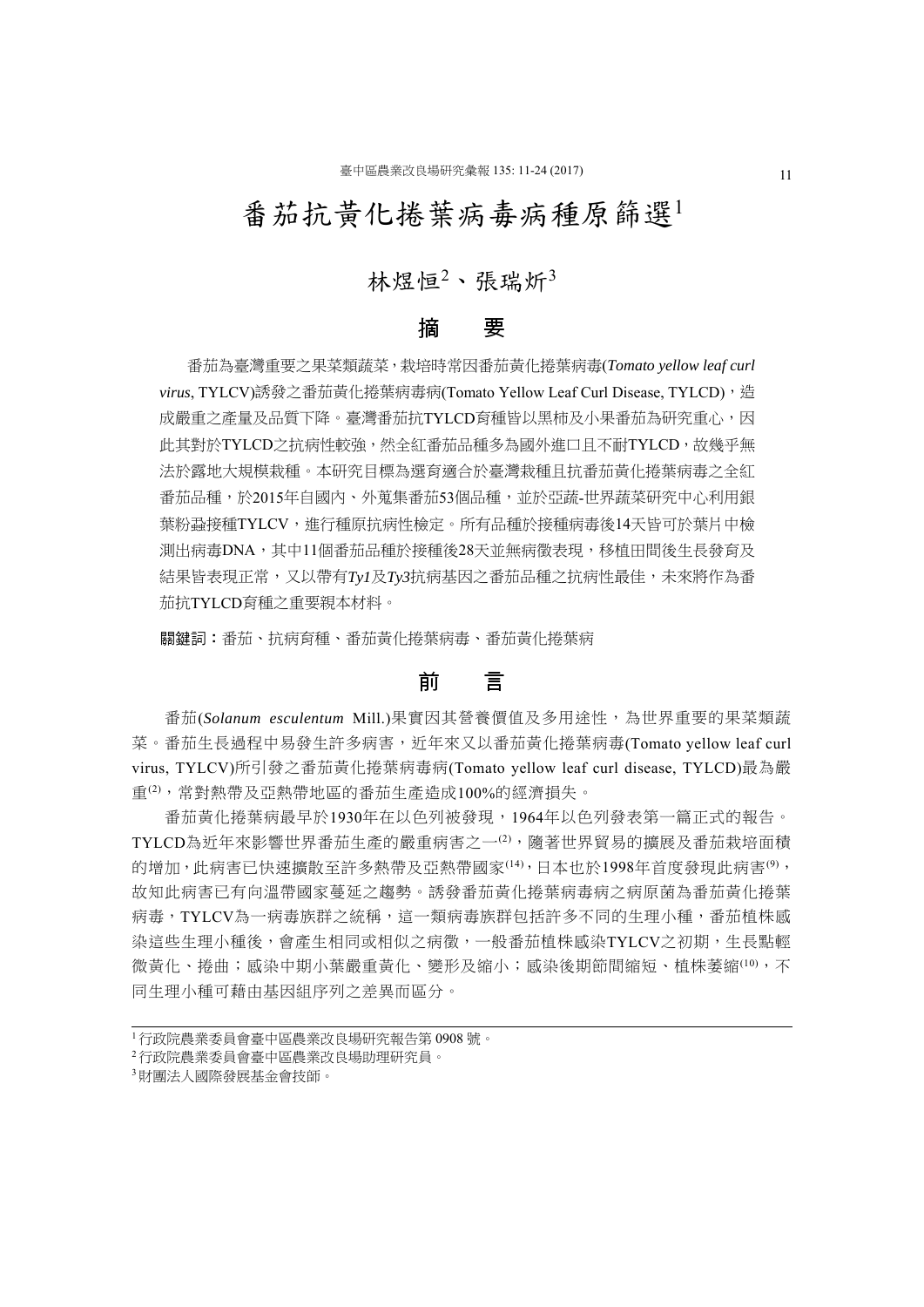除使用抗病品種之外,尚無防治TYLCD之有效方式,因而抗病品種之育成為解決此病害 之根本之道。Levy和Lapidot (2008)使用兩種感病及五種抗病番茄品種,分別於苗齡14、28、 45天以獲毒粉蝨接種,顯示植株病徵表現與接種苗齡無關,但與植株抗病性有關。目前已發 現五種抗TYLCV之野生番茄種原,分別為*Solanum pimpinllifolim*、*Solanum chilense*、*Solanum cheesmaniae*、*Solanum peruvianum*與*Solanum habrochaites* (1,6,15)。以色列於1960年代後期即開 始進行TYLCV之抗病育種(12),1988年以色列育出世界上第一個抗TYLCV之番茄商業品 種–TY20,'TY20'帶有之抗病基因源自於*Solanum peruvianum* (accession PI 126935),抗病性由 五個隱性基因控制,'TY20'在感染TYLCV後,植株病徵發生較遲,且仍可生產出具商業價值 之果實(13)。

臺灣於1987年發表第一篇番茄黃化捲葉病毒的正式報告,於臺灣發現的生理小種被命名 為*Tomato leaf curl Taiwan virus* (TLCTWV) (3)。彭和鄧(2003)調查影響臺灣南部主要番茄產區 的番茄病毒病之病毒復發發現,都布前黃化捲葉病毒為造成臺灣番茄病毒病的主要病毒。亞 蔬中心病毒組於2007年調查臺南地區感染番茄的病毒種類,發現原帶有抗TLCTWV基因(*Ty2*) 的番茄品種,出現嚴重的TYLCD病徵,經聚合酶連鎖反應(Polymerase chain reaction, PCR)檢 測證實番茄黃化捲葉泰國病毒種(*Tomato yellow leaf curl Thailand virus*, TYLCTHV)已進入臺 灣, 且有取代TLCTWV之趨勢<sup>(7)。</sup>臺灣尚無抗TYLCTHV之番茄商業品種,因此選育抗病且具 優良園藝性狀的番茄品種,為現今番茄育種研究人員刻不容緩之努力目標。

本研究之目的為蒐集具抗TYLCTHV潛力之番茄品種,於其苗期利用銀葉粉蝨接種 TYLCTHV,進行種原抗病性檢定,篩選未來作為選育番茄抗TYLCD育種之材料,同時加速 番茄抗TYLCD育種之進行。

## 材料與方法

#### 一、試驗材料

(一)植物材料及試驗地點

本研究所使用的材料為2015年從國內外蒐集之53個具抗TYLCD潛力之番茄品種(表 一),並於2015年9月至12月攜往亞蔬-世界蔬菜研究中心進行相關試驗。植物材料播種於3 吋軟盆,採滿地王三號(農友種苗股份有限公司)與蛭石以1:1比例混合後作為介質。發芽 一週後每週施用一次尿素(500倍)及依得利(35%可濕性粉劑)以防治細菌性葉枯病。播種後1 個月,植株種植於亞蔬病毒組玻璃溫室內,開始處理時移至病毒組PH-36網室。播種時間 分別為2015年9月8日及2015年9月25日。

(二)銀葉粉蝨

本研究使用之銀葉粉蝨(*Bemisia tabaci*)是由亞蔬病毒組提供之B-type生理小種,包括健 康不帶病毒及帶病毒顧舉新蝨。健康不帶病毒之銀葉粉蝨,飼養於與外界隔離之棉花 養蟲室(25~26℃)。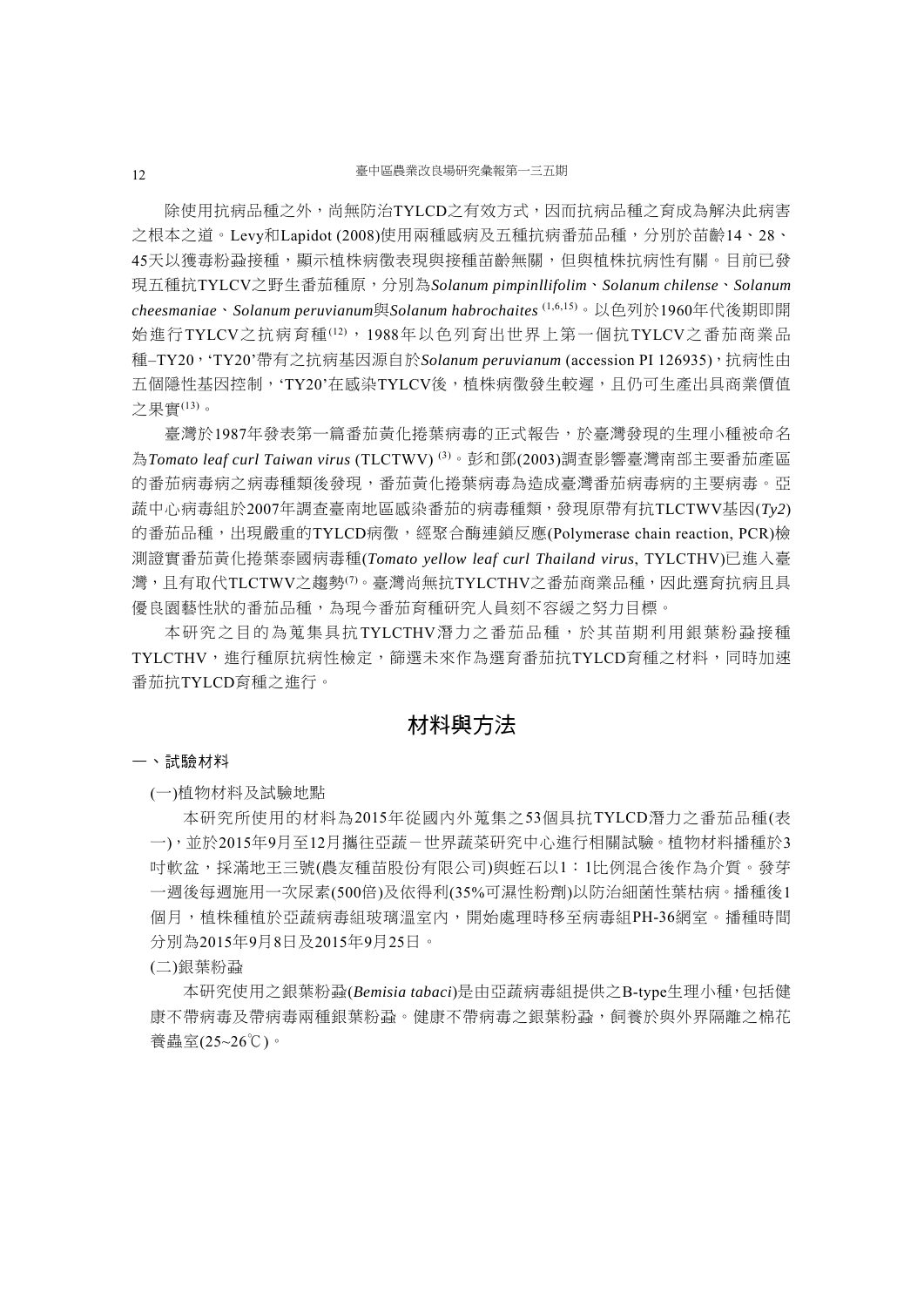# 表一、2015 年由國內外蒐集之番茄種原

Table 1. Tomato germplasm collected from Taiwan and abroad in 2015

| Number         | Entry                  | Seed source       | Type                                                     |
|----------------|------------------------|-------------------|----------------------------------------------------------|
| 1              | <b>SV4224TH</b>        | Seminis Co.       | F1, beef tomato, red color                               |
| $\overline{c}$ | Sylviana               | Enza zaden Co.    | F1, beef tomato, red color                               |
| 3              | 10K                    | Takii seed Co.    | F1, beef tomato, red color                               |
| $\overline{4}$ | <b>TMB582</b>          | Syngenta Co.      | F1, beef tomato, red color                               |
| 5              | <b>TMB688</b>          | Syngenta Co.      | F1, beef tomato, red color                               |
| 6              | US440 india            | US Agriseeds Co.  | F1, beef tomato, red color                               |
| $\overline{7}$ | Akash Ganga            | Camson seeds Co.  | F1, beef tomato, red color                               |
| 8              | 4212 Aida              | Evergrowseed Co.  | OP, beef tomato, red color                               |
| $\mathbf{Q}$   | 928                    | Bucolic Seeds Co. | F1, beef tomato, red color                               |
| 10             | 9748                   | Bucolic Seeds Co. | F1, beef tomato, red color                               |
| 11             | 9742                   | Bucolic Seeds Co. | F1, beef tomato, red color                               |
| 12             | 922                    | Bucolic Seeds Co. | F1, beef tomato, red color                               |
| 13             | Rui Cheng 25           | Bucolic Seeds Co. | F1, cherry tomato (medium size), red color               |
| 14             | Hualian-Yasu No.21     | TSIPS. COA.       | F1, cherry tomato, orange color                          |
| 15             | TSS-Yasu No.22         | TSIPS. COA.       | F1, cherry tomato, orange color                          |
| 16             | Bonus 4                |                   | SUNTECH SEED Co. F1, beef tomato, red color              |
| 17             | Danew                  |                   | SUNTECH SEED Co. <sup>[F1</sup> , beef tomato, red color |
| 18             | V20111                 | Hosheng Co.       | F1, beef tomato, red color                               |
| 19             | <b>TMB304</b>          | Hosheng Co.       | F1, beef tomato, red color                               |
| 20             | $V90-48$               | Tezier Co.        | F1, beef tomato, red color                               |
| 21             | Red overlord           | Hosheng Co.       | F1, beef tomato, red color                               |
| 22             | V20117                 | Hosheng Co.       | F1, beef tomato, red color                               |
| 23             | V20104                 | Hosheng Co.       | F1, plum type tomato, pink color                         |
| 24             | <b>ANATH FA-189</b>    | Hazera genetics   | F1, beef tomato, red color                               |
| 25             | A-11-99                | Moralburg Co.     | F1, beef tomato, red color                               |
| 26             | A-11-97                | Moralburg Co.     | F1, beef tomato, red color                               |
| 27             | 9102                   | Hohuan Co.        | F1, beef tomato, red color                               |
| 28             | TMB-97                 | Hosheng Co.       | F1, cherry tomato, red color                             |
| 29             | A-11-98                | Moralburg Co.     | F1, beef tomato, red color                               |
| 30             | <b>AG-09</b>           | Puli              | F1, beef tomato, red color                               |
| 31             | Xiantao                | Liang-De Co.      | F1, beef tomato, red color                               |
| 32             | 325-Moralburg          | Moralburg Co.     | F1, beef tomato, red color                               |
| 33             | 324-Moralburg          | Moralburg Co.     | F1, beef tomato, red color                               |
| 34             | 323-Moralburg          | Moralburg Co.     | F1, beef tomato, red color                               |
| 35             | TA-2777G-1             | AVRDC             | OP, cherry tomato, orange color                          |
| 36             | B1 (Trapezlysa)        | Bulgaria          | OP, beef tomato, red color                               |
| 37             | B3 (Ideal)             | Bulgaria          | OP, beef tomato, red color                               |
| 38             | B4 (Naslada)           | Bulgaria          | F1, beef tomato, red color                               |
| 39             | B5 (Pink magic)        | Bulgaria          | OP, beef tomato, pink color                              |
| 40             | B12 (Faworyt)          | Bulgaria          | OP, beef tomato, pink color                              |
| 41             | B13 (Homestead)        | Bulgaria          | OP, beef tomato, red color                               |
| 42             | B14 (Hardy)            | Bulgaria          | F1, beef tomato, red color                               |
| 43             | B15 (Belmonte)         | Bulgaria          | OP, beef tomato, red color                               |
| 44             | B16 (Palava)           | Bulgaria          | F1, beef tomato, red color                               |
| 45             | B17 (Prekos)           | Bulgaria          | F1, plum type tomato, red color                          |
| 46             | B18 (Kalina)           | Bulgaria          | F1, beef tomato, red color                               |
| 47             | B19 (Reyana)           | Bulgaria          | F1, beef tomato, red color                               |
| 48             | B <sub>20</sub> (Rila) | Bulgaria          | F1, beef tomato, red color                               |
| 49             | T-10426                | TDAIS             | breeding line, cherry tomato, red color                  |
| 50             | S-22 Monarch           | Agri Genetics     | OP, beef tomato, red color                               |
| 51             | Thilina                | CIC seeds         | OP, beef tomato, red color                               |
| 52             | <b>NS 524</b>          | Nadale seed Co.   | OP, beef tomato, red color                               |
| 53             | TMB147                 | Syngenta Co.      | F1, beef tomato, red color                               |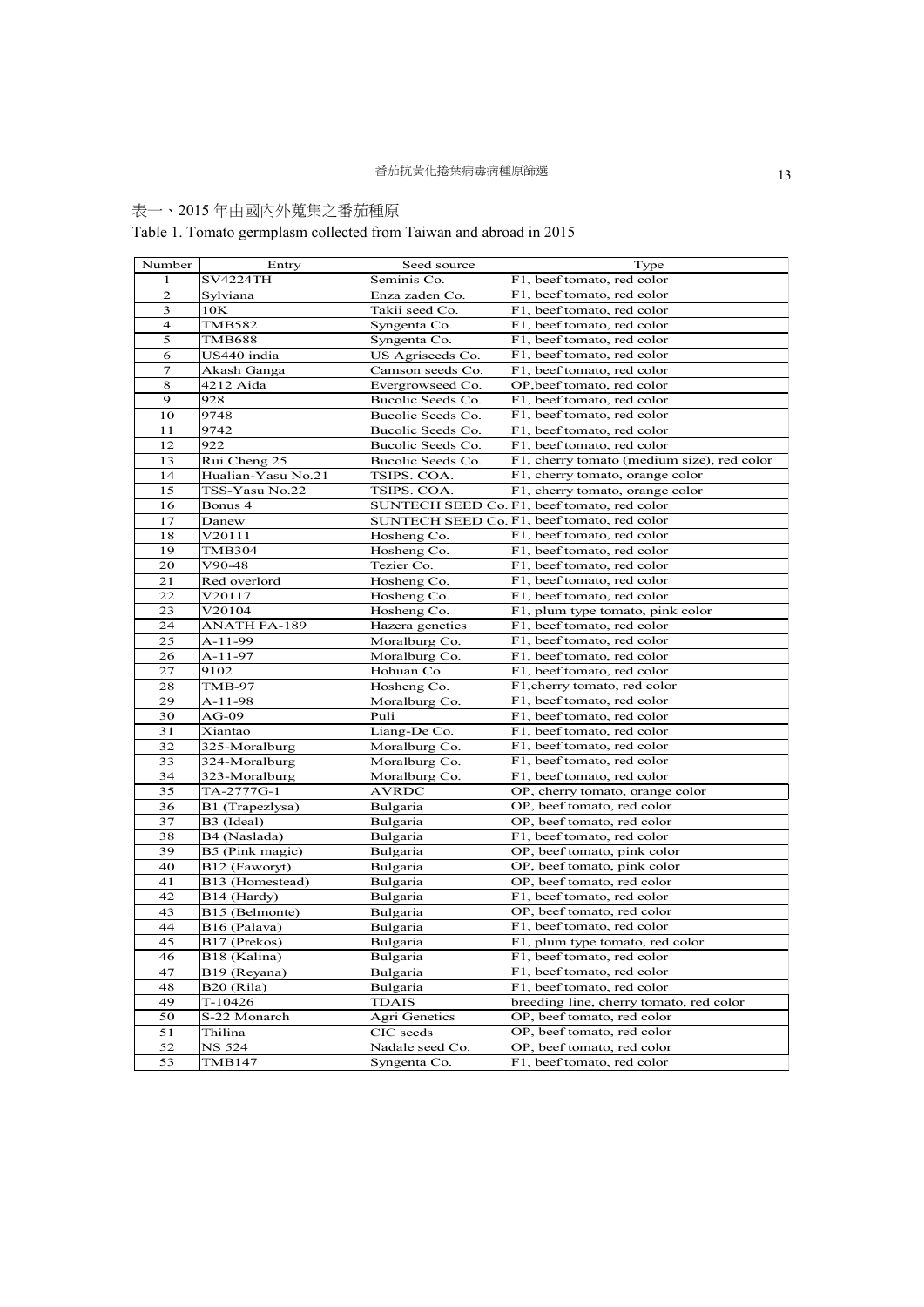#### (三)病毒材料

本研究所使用之病毒為番茄黃化捲葉泰國病毒種(*Tomato yellow leaf curl Thailand virus*, TYLCTHV) (10),係由亞蔬病毒組分離純化後,以亞蔬病毒組提供之TYLTHV感病之 番茄'ANT22'及帶毒銀葉粉蝨培養維持於病毒組PH-36網室內。

#### 二、病毒接種方式

以播種後2週、3~4片本葉之番茄苗為試驗材料。將植株置於亞蔬病毒組PH-36網室內, 進行銀葉粉蝨傳毒14天後移出,並噴施96%益達胺殺蟲劑(稀釋1,500倍)將植株上之銀葉粉蝨 殺死。處理後之植株移至防蟲溫室內,進行發病率及病徵觀察。每處理12重複,每重複1株, 以感病品種ANT22為對照組。

#### 三、調查分析項目

(一)病徵調查

分別於接種病毒前及接種後7、14、21及28天調查植株病徵發生程度,嚴重程度以發 病指標1~6級代表:1為健康的植株;2為生長點輕微黃化;3為小葉出現黃化葉緣輕微捲曲; 4為葉片大範圍黃化捲曲、小葉縮小;5為節間縮短、植株萎縮;6為停止生長(圖一)。



圖一、番茄植株感染番茄黃化捲葉泰國病毒後之病徵級數

Fig. 1. The disease index of tomato plant infected by tomato yellow leaf curl virus -Thailand strain.

#### (二)病毒DNA偵測

1.病毒DNA萃取:利用1.5 mL之離心管,自最靠近生長點之第一片葉取葉圓片(直徑約0.9 cm),做為樣本。萃取時加入500 μL Dellaporta (100 mM Tris base, pH 8.0、8.5 mM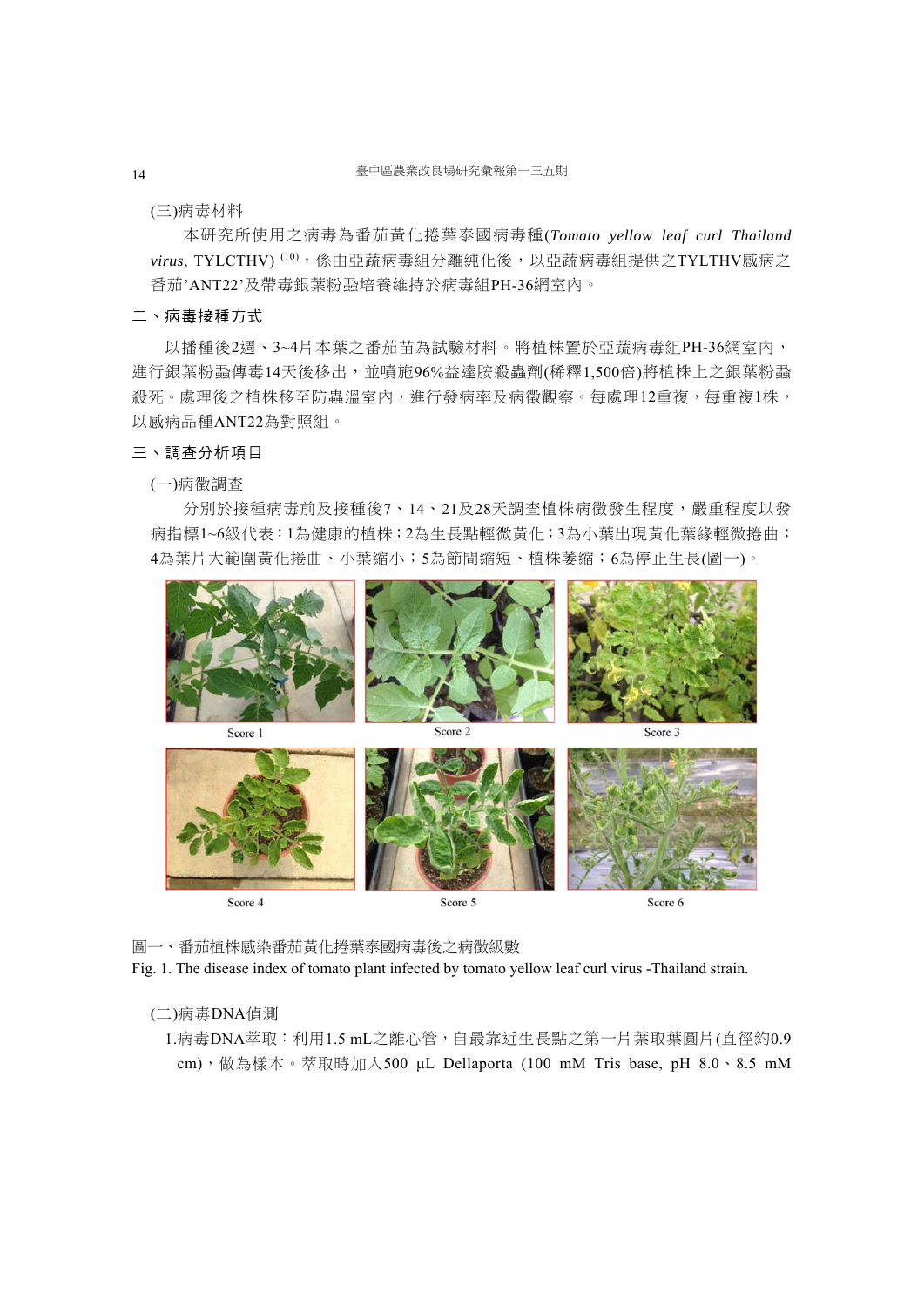#### 番茄抗黃化捲葉病毒病種原篩選 15 2000 1000 15

Ethylene Diamine Tetraacetic Acid (EDTA)、500 mM NaCl、10 mM 2-mercaptoethanol), 以Kontes公司出品之研磨棒研磨樣品至全碎;加入33 μL之20% sodium dodecyl sulfate (SDS)震盪混合後,放入加熱器,以65℃加熱10分鐘。加熱後再加入160 μL 5 M Potassium acetate (KAC)震盪後, 置入離心機, 以13,500 g離心10分鐘, 將上清液倒入新的離心管 中,再進行第二次離心,後取500 μL之上清液置入新的離心管中,加入250 μl isopropanol 震盪後,再離心10分鐘。之後小心地將isopropanol倒出,再加入500 μL 80% ethanol, 離心5分鐘,離心後將ethanol倒出,於室溫下乾燥1小時,使ethanol完全揮發。乾燥後 加入500 μL之ddH2O, 並置於-20℃冰箱儲存(4,16,18)。

- 2.聚合酶連鎖反應(polymerase chain reaction, PCR): 取5  $\mu$ L之DNA樣品, 加入2.5  $\mu$ L 10x PCR reaction buffer (Invitrogen)、1.25 μL 50 mM MgCl2 (Invitrogen)、2 μL 10 mM dNTP、 13.15 μL ddH2O與Taq DNA polymerase (5 U/μL, Invitrogen)、以及primer PAL1v1978 (10 μM)與PAR1c715 (10 μM)各0.5 μL。利用pMD18-T Vector (Takara, Dalian, China)進行 PCR反應。PCR設定30 cycles, 以94℃做denaturation 1分鐘, 以55℃做annealing 2分鐘, 以72℃做 extention 2分鐘。
- 3.電泳:取5 μL PCR產物與1 μL loading buffer混合,置於1.2%洋菜膠片上,以100伏特電 壓進行電泳半小時,之後將膠片置於0.5 μg/mL EtBr中浸泡20~30分鐘,於波長312 nm 之紫外燈下觀測及照相。TYLCV之DNA大小約為1.5 Kb。

四、統計分析

統計方式以最小顯著差異(least significant difference, LSD)比較平均數,處理或品種間達 5%水準時,即代表具有顯著差異。

### 結 果

檢測國內外所蒐集53種具抗病潛力之番茄品種,其中有全紅番茄45種、黑柿型番茄2種及 小果番茄6種(表一)。種原中分別帶有*Ty1*、*Ty2*、*Ty3*及*ty5*四種不同之抗病基因及其組合(表二)。 蒐集之番茄種原於2015年9月至12月間移至亞蔬,利用銀葉粉蝨接種番茄黃化捲葉泰國病毒, 並於接種後7、14、21及28天調查植株病徵表現程度。結果顯示番茄接種TYLCTHV後7天,感 病之對照品種ANT22病徵表現即到達2.5級,試驗品種中16個番茄品種無病徵表現,21個番茄 品種病徵程度介於1~2級間,16個番茄品種病徵程度達到2級以上(圖二);接種TYLCTHV後14 天,對照品種ANT22之病徵已達到第4級,試驗品種中5個番茄品種無病徵表現,13個番茄品 種其病徵表現介於1~2級間,35個番茄品種病徵表現介於2~5級間(圖三)。利用PCR技術檢測 葉片內TYLCTHV有無病毒,結果顯示感病及抗病品種於接種TYLCTHV後14天皆可檢測出葉 片內之病毒DNA (圖四)。接種TYLCTHV後21天,對照品種ANT22之病徵已達最高之第6級, 試驗品種中11個品種無病徵表現,10個品種病徵程度介於1~2級間,16個品種病徵程度介於2~6 級間,16個品種病徵程度達到最高之第6級;於接種後第21天,6個品種有健康回復現象(圖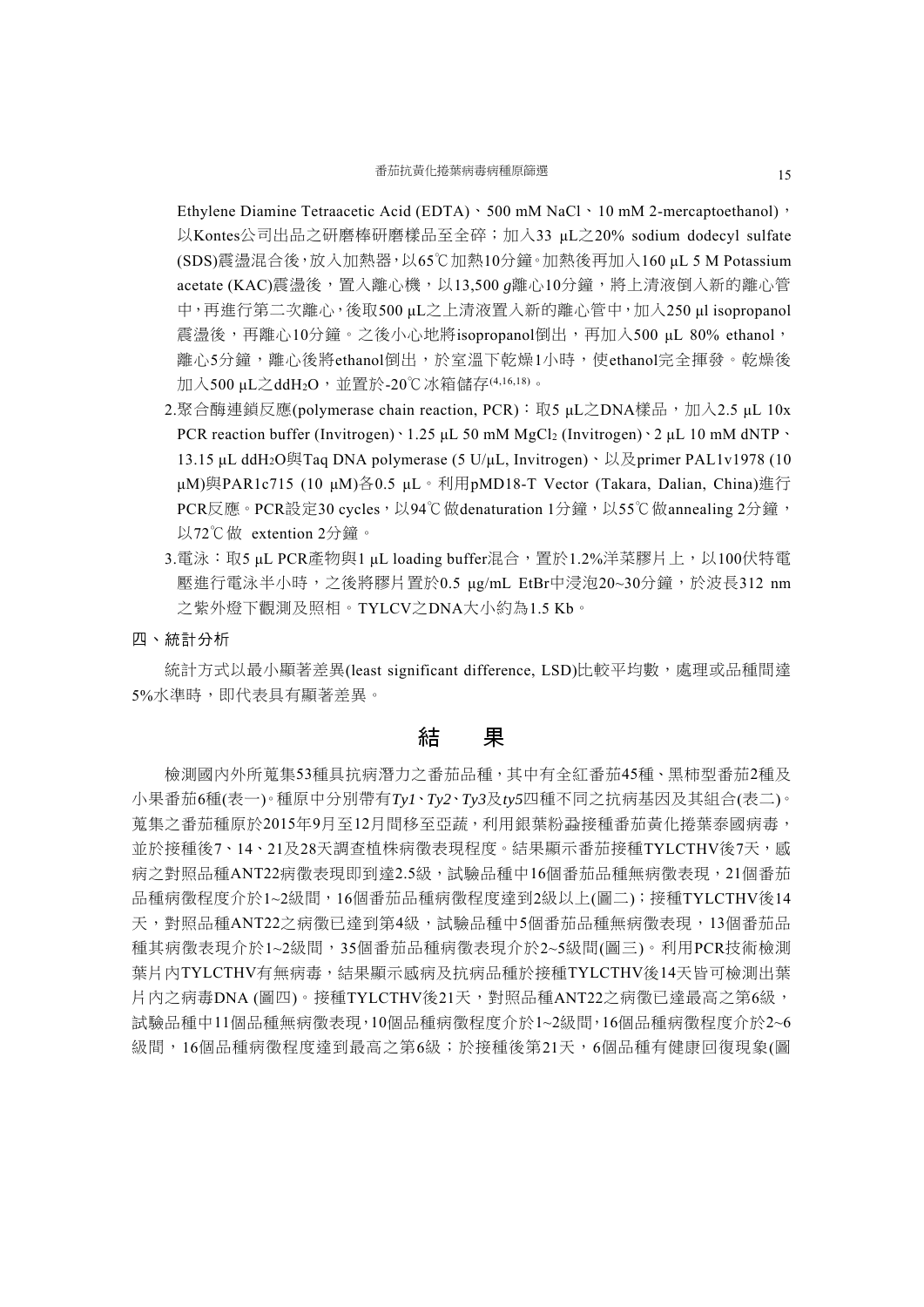五)。接種TYLCTHV後28天,試驗品種中有11個品種無病徵表現,7個品種病徵程度小於2級(圖

六)。本研究經由苗期病毒接種共篩選出11個具抗、耐TYLCTHV潛力之番茄品種。

表二、番茄種原所含之抗病基因組合

Table 2. The resistant gene combination in tomato germplasm

| Number         | Entry               | $Ty-2$ | $Ty-1/3$ | $Ty-5$ |
|----------------|---------------------|--------|----------|--------|
| 1              | <b>SV4224TH</b>     |        | $^{+}$   |        |
| $\overline{2}$ | Sylvian             |        | $+$      |        |
| 4              | <b>TMB582</b>       |        | $+$      |        |
| 5              | <b>TMB688</b>       |        | $^{+}$   |        |
| 6              | US440 india         |        |          |        |
| 7              | Akash Ganga         | $^{+}$ |          | $^{+}$ |
| 9              | 928                 |        | $+$      |        |
| 10             | 9748                |        | $^{+}$   |        |
| 11             | 9743                |        | $+$      |        |
| 12             | 922                 |        |          | $+$    |
| 13             | Rui cheng 25        | $^{+}$ |          | $+$    |
| 14             | Hualian-Yasu No. 21 | $^{+}$ |          |        |
| 15             | TSS-Yasu No. 22     | $^{+}$ |          |        |
| 19             | <b>TMB304</b>       |        | $+$      |        |
| 22             | V20117              |        | $+$      |        |
| 27             | 9102                |        | $+$      |        |
| 30             | $AG-09$             |        | $^{+}$   |        |
| 33             | 325-Moralburg       |        | $^{+}$   |        |
| 52             | <b>NS 524</b>       |        |          |        |
| 53             | <b>TMB147</b>       |        | $^{+}$   |        |

#### 討 論

全紅番茄適合生長於冷涼、乾燥、日夜溫差大之環境,臺灣盛產期大多集中於秋冬季, 栽培過程中高溫及黃化捲葉病毒病(Tomato yellow leaf curl disease, TYLCD)發生皆會對產量 及品質有極大的影響,目前番茄黃化捲葉泰國病毒*(Tomato yellow leaf curl Thailand virus*, TYLCTHV)為造成臺灣TYLCD最主要之病毒(11)。故本研究之目標為選育出抗番茄黃化捲葉病 毒之全紅番茄品種供抗病育種使用。為了快速準確檢測育種材料之抗病性,本研究於2015年 9~12月將所蒐集之育種材料攜往亞蔬進行兩批苗期抗病性篩選。結果顯示,感病番茄植株於 接種TYLCTHV後7天,病徵表現即可到達2.5級,至21天發病程度即可達最高之6級,此時植 株葉片呈現嚴重黃化捲曲、節間縮短及停止生長之情形,且無法正常開花及著果;而抗病品 種至接種病毒後28天仍無病徵表現,移植田間後亦有正常之產量。過去進行番茄抗病育種時, 抗病性檢定常於定植田間後進行,由本次苗期抗病性篩選試驗結果可知,未來番茄抗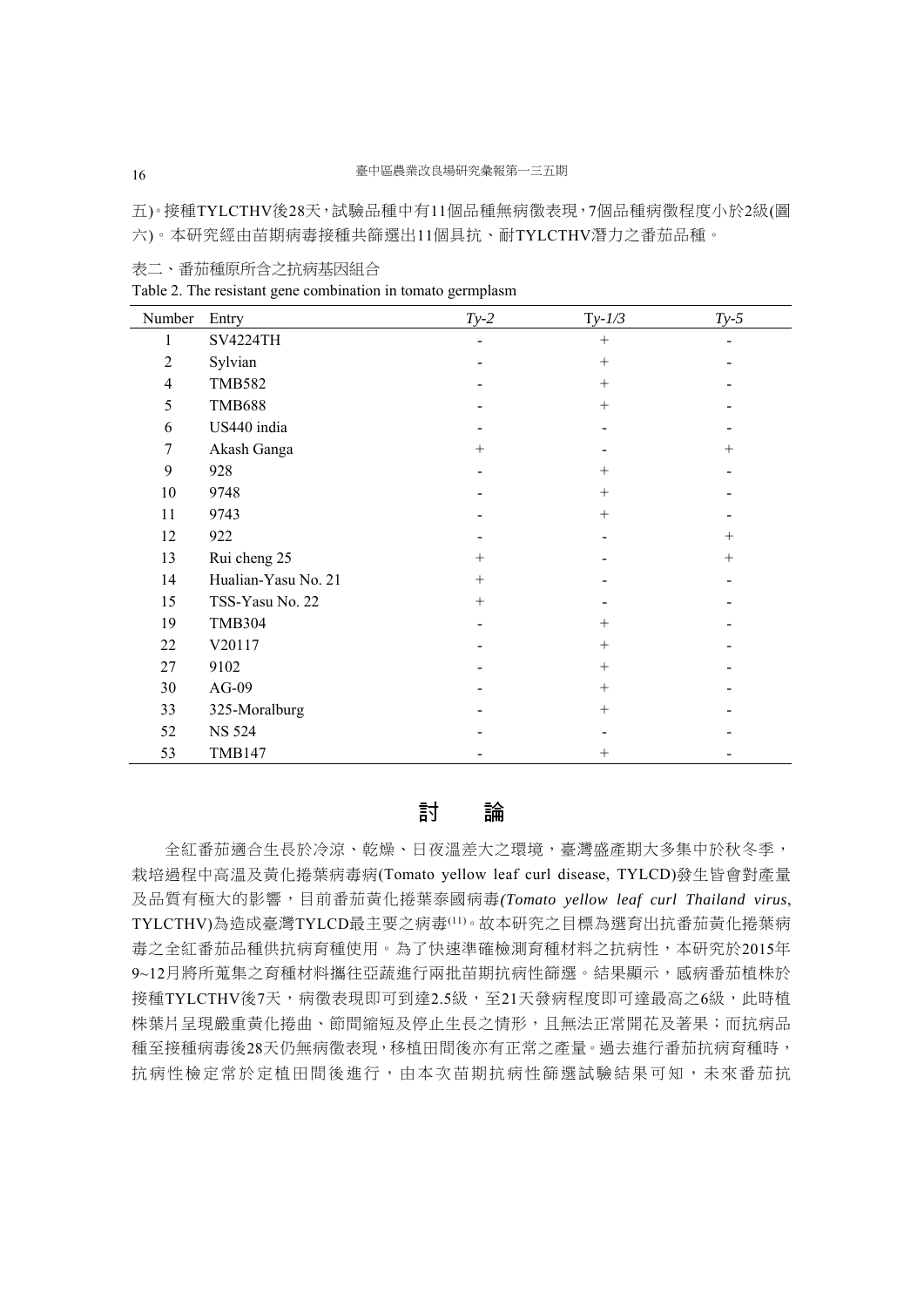TYLCTHV抗病育種可於苗期進行抗病性檢定,減少育種過程中時間及成本之消耗,加速育種 工作進行。



圖二、番茄 53 個品種接種番茄黃化捲葉泰國病毒後 7 天之病徵表現

Fig. 2. The disease severity expression in 53 tomato germplasm after inoculation with Tomato yellow leave curl Thailand virus (TYLCTHV) for 7 days. \*Bars represent standard error of the mean

本研究53個番茄種原於苗期接種病毒,有11個番茄品種於接種後28天無病徵表現,其中9 個番茄種原帶有*Ty1*及*Ty3*抗病基因組合,1個帶有*Ty2*抗病基因,1個不含任何已知之抗病基 因,推測或許有其它未知之抗病基因影響番茄對於TYLCTHV之抗病性。於苗期篩選出之11 個具抗病潛力之種原中,'TMB 688'、'Hualian-Yasu N0.21'、'NS 524'及'TMB 147'經接種 TYLCTHV後7、14、21及28天,植株皆無病徵表現,其中'TMB-688'及'TMB-147'帶有*Ty1*及 *Ty3*兩抗病基因,'Hualian-Yasu N0.21'帶有*Ty2*抗病基因,'NS 524'不含任何已知之TYLCD抗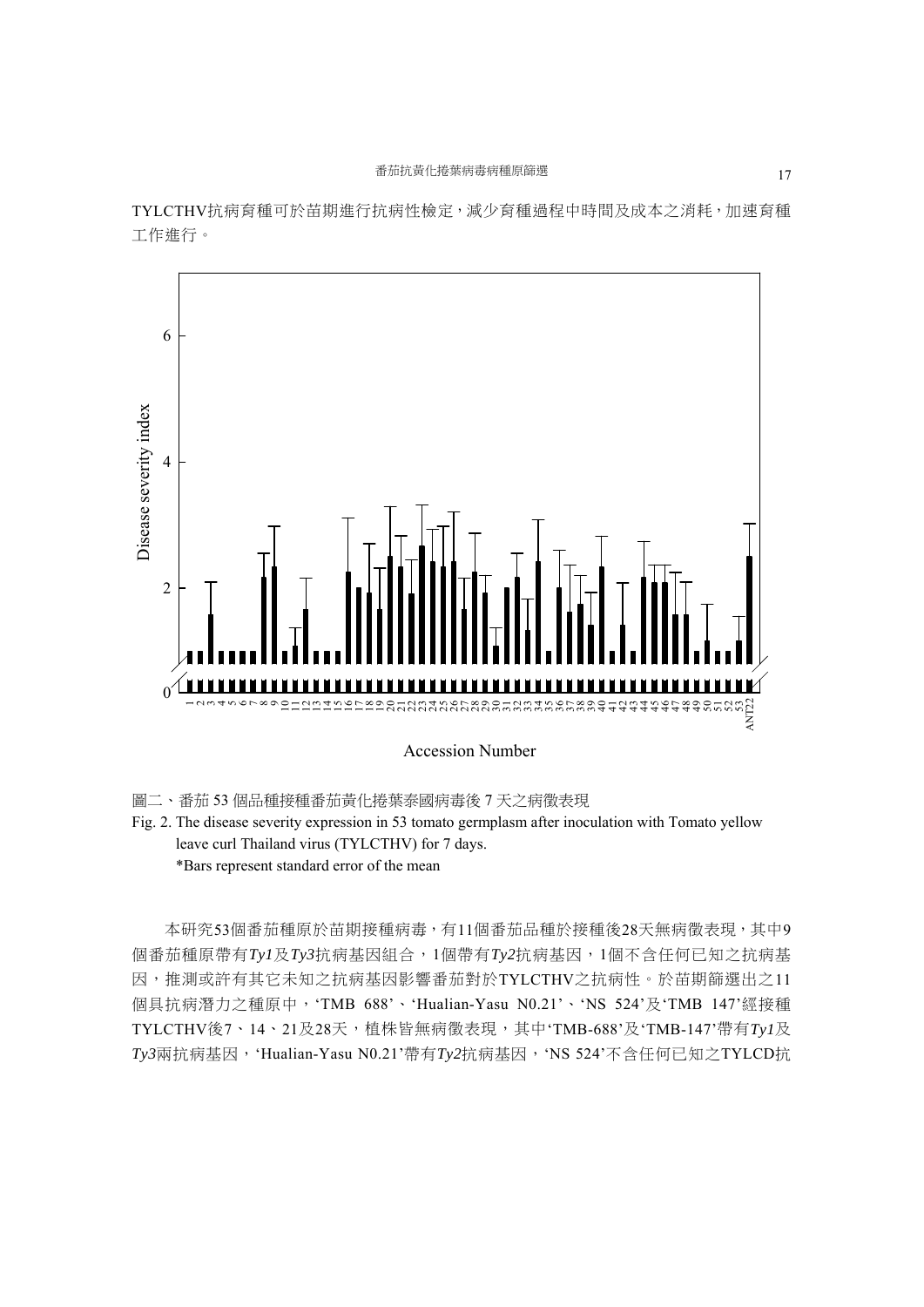病基因。Verlaan等人於2013年指出*Ty1*及*Ty3*基因為等位基因(8,19),Prasanna等人於2015年亦指 出根據抗病基因之遺傳特性,帶有顯性之*Ty2*基因及部分顯性之*Ty3*基因的番茄種原為發展抗 TYLCD品種之重要且具潛力育種材料(5,9,17);'SV4224TH'、'Sylviana'、'TMB 582'、'TMB 304'、 'V20117'、'9102'及'AG 09'接種TYLCTHV後,雖於接種初期植株皆可觀察到不同程度之病 徵,然接種病毒後28天,植株皆回復健康,可推測番茄抗TYLCTHV之機制相當複雜,且不同 抗病基因之組合其抗病能力亦有所差異。

本研究亦利用PCR檢測番茄植株接種TYLCTHV後葉片病毒之有無,以瞭解各番茄品種對 於TYLCTHV之抗性。結果顯示53個番茄品種無論植株有無病徵表現,於接種後14天皆可利用 PCR檢測出葉片內病毒DNA。Eybishtz 等人於2010年指出,感病品種感染病毒後,病毒會快 速於植體中累積,並誘發植株產生嚴重病徵;抗病品種在感染病毒後,雖然仍有少量病毒累 積,但沒有病徵表現,亦不影響產量。



#### Accession Number

圖三、番茄 53 個品種接種番茄黃化捲葉泰國病毒後 14 天之病徵表現

Fig. 3. The disease severity expression in 53 tomato germplasm after inoculation with Tomato yellow leave curl Thailand virus (TYLCTHV) for 14 days.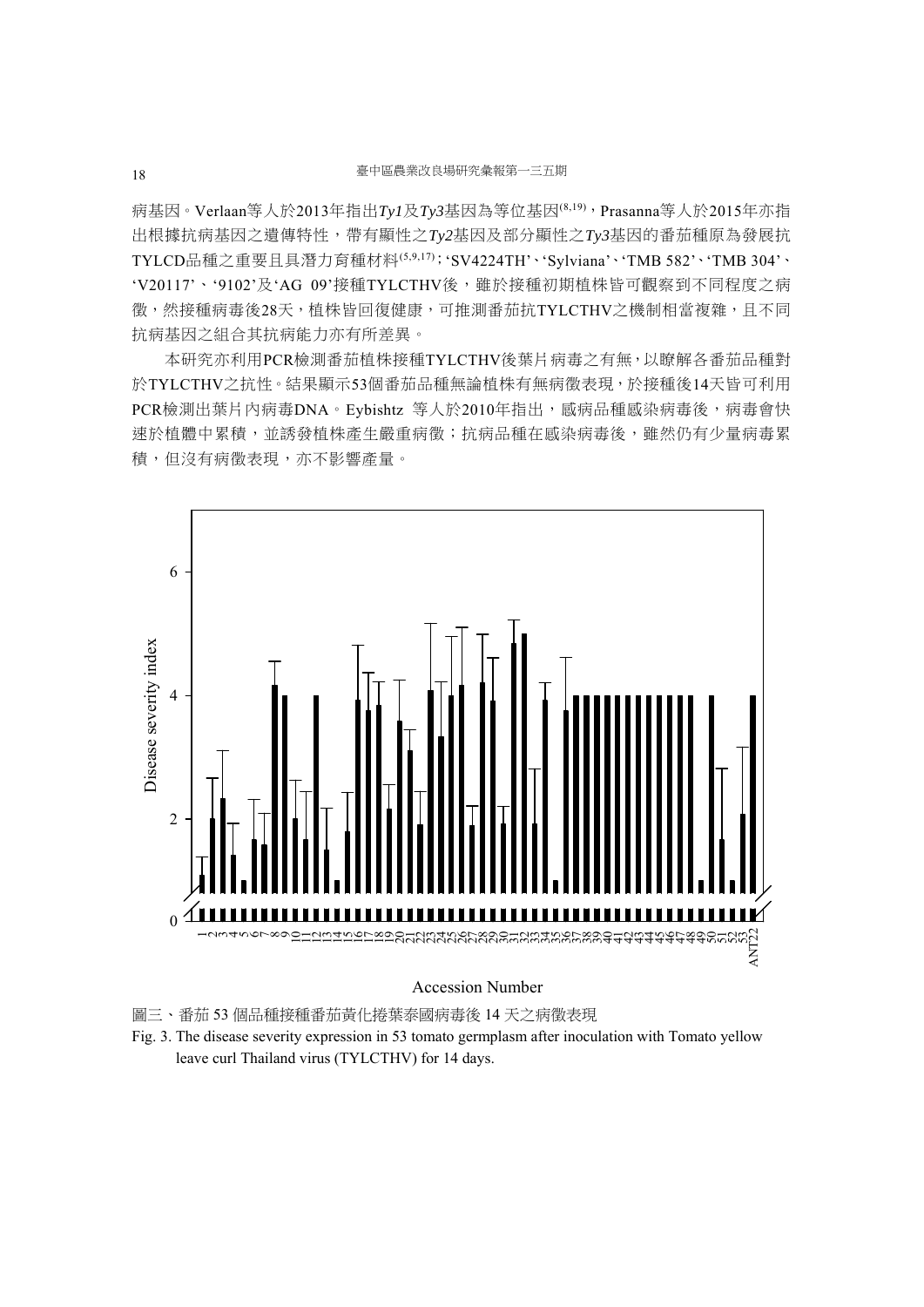\*Bars represent standard error of the mean.



圖四、番茄接種番茄黃化捲葉泰國病毒 14 天後葉片內病毒 DNA 表現

Fig. 4. The virus DNA expression in 53 tomato germplasm leaves after inoculation with Tomato yellow leave curl Thailand virus (TYLCTHV) for 14 days. M: marker; D: disease plant for control; H: healthy plant for control; Number 1-53: 53 tomato germplasms; Number 54: susceptible tomato 'ANT22' for control.

番茄種原於亞蔬完成苗期抗病性篩選後,即將篩選出之具抗病潛力番茄材料帶回臺中場 持續進行相關研究。未來將利用本次試驗所篩選出11個具抗病潛力之番茄種原作為番茄抗 TYLCD育種之重要材料,進行雜交育種、優良自交系選拔及抗病基因堆疊等相關工作,並針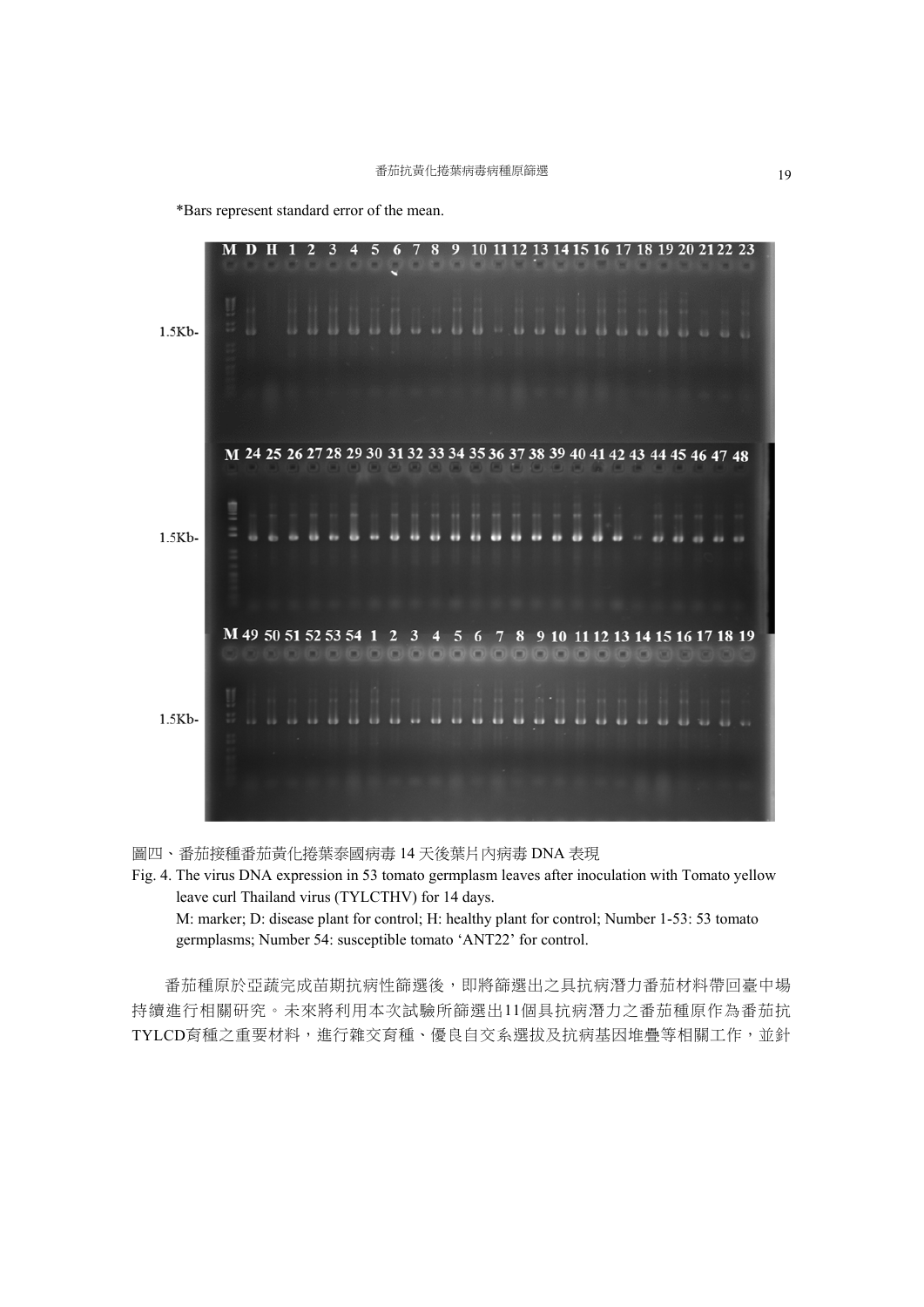對不同抗病基因組合與其抗病機制間之相關性深入研究,期選育出抗病且具優良園藝性狀之 全紅番茄品種,供國內栽培番茄農民使用。



#### Accession Number

- 圖五、番茄 53 個品種接種番茄黃化捲葉泰國病毒後 21 天之病徵表現
- Fig. 5. The disease severity expression of 53 tomato germplasm after inoculation with Tomato yellow leave curl Thailand virus (TYLCTHV) for 21 days.

\*Bars represent standard error of the mean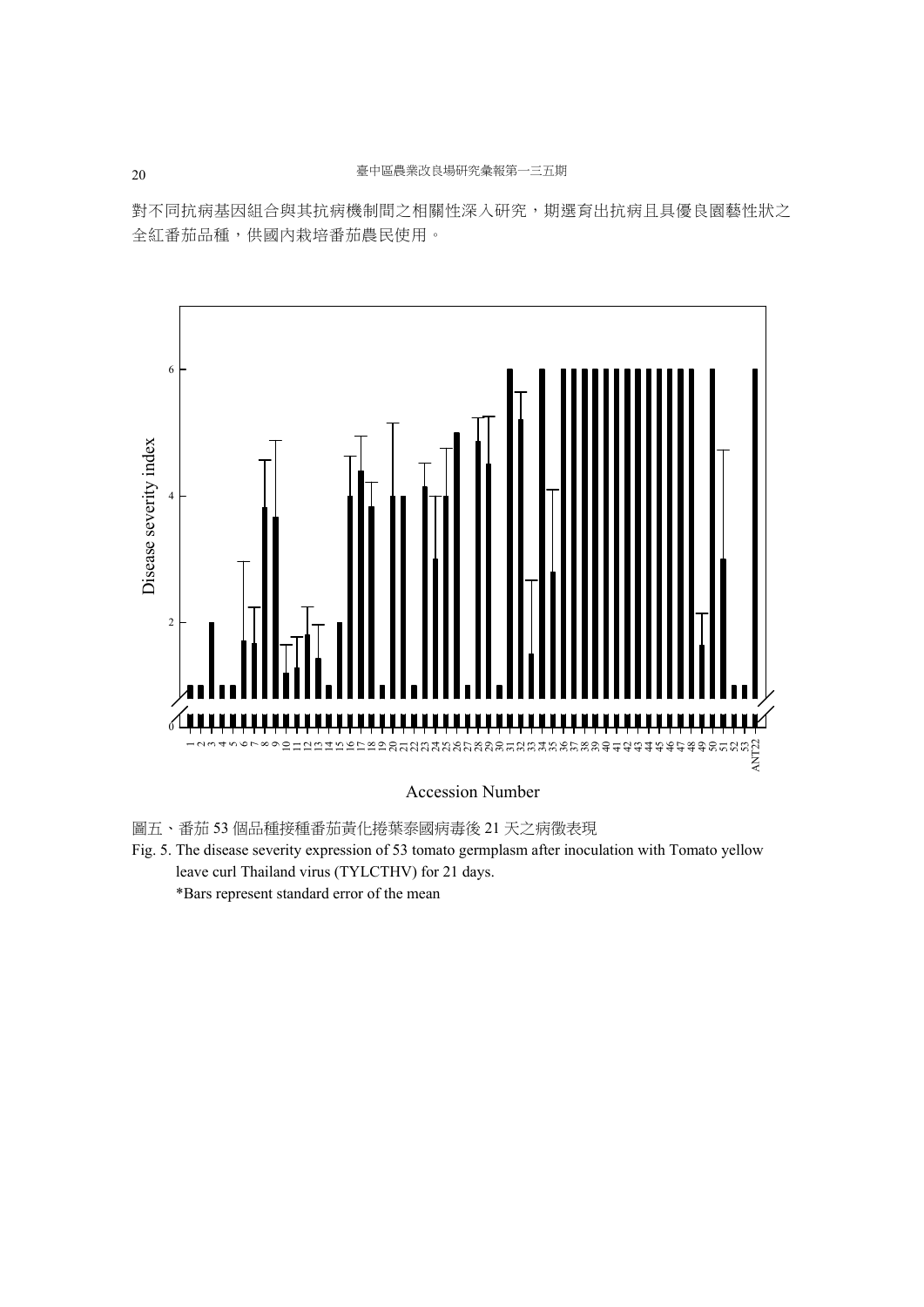番茄抗黃化捲葉病毒病種原篩選 21



#### Accession Number

圖六、番茄 53 個品種接種番茄黃化捲葉泰國病毒後 28 天之病徵表現

Fig. 6. The disease severity expression in 53 tomato germplasm after inoculation with Tomato yellow leave curl Thailand virus (TYLCTHV) for 28 days. \*Bars represent standard error of the mean.

# 誌 謝

本研究承蒙亞蔬-世界蔬菜研究中心病毒組及育種組協助病毒接種及分析場地,謹致謝 忱。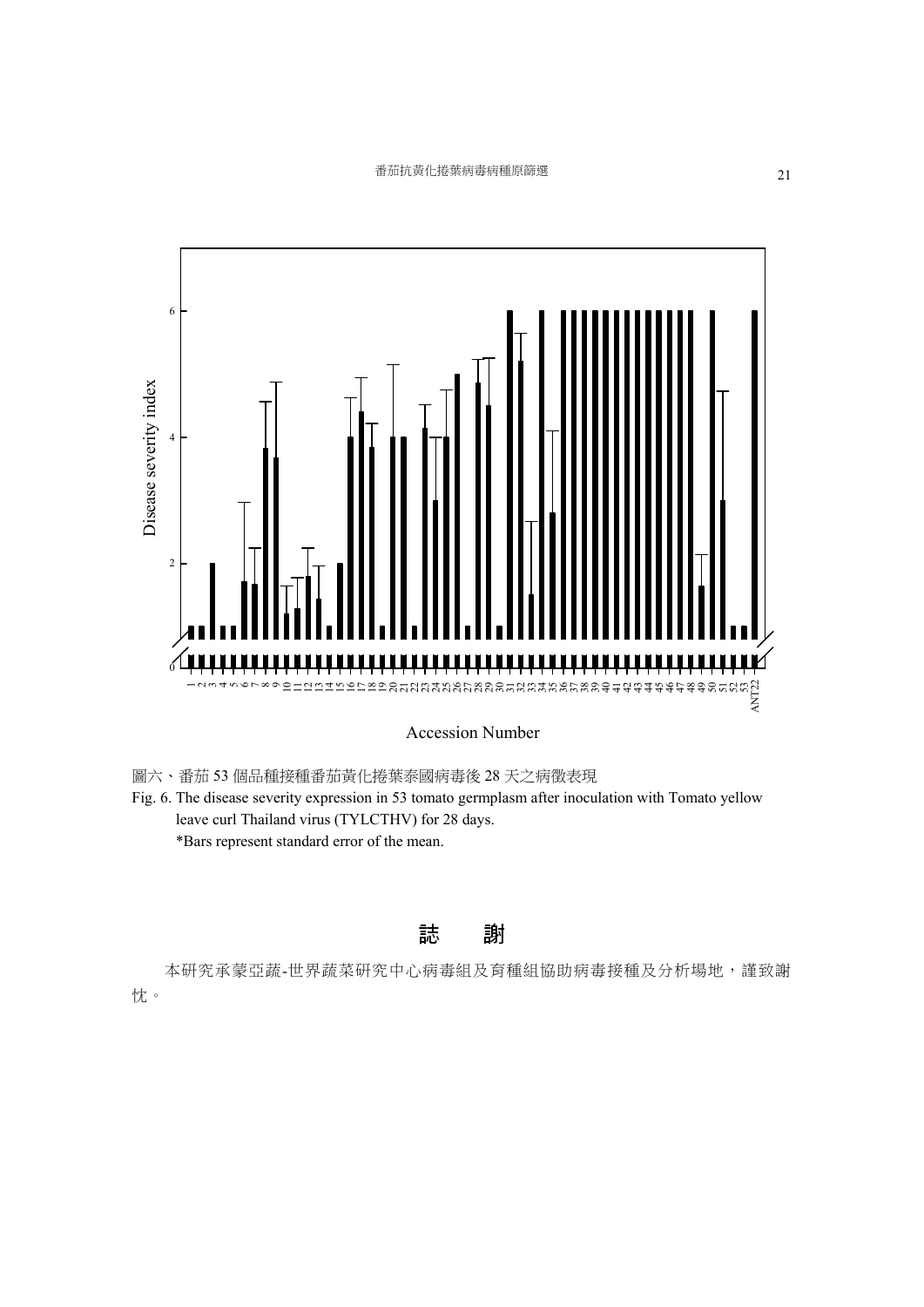### 參考文獻

- 1. Anbinder, I., M. Reuveni, R. Azari, I. Paran, S. Nahon, H. Shlomo, L. Chen, M. Lapidot and I. Levin. 2009. Molecular dissection of Tomato leaf curl virus resistance in tomato line TY172 derived from Solanum peruvianum. Theor. Appl. Genet. 119: 519-530.
- 2. Czosnek, H. and H. Laterrot. 1997. A worldwide survey of tomato yellow leaf curl viruses. Arch. Virol. 142: 1391-1406.
- 3. Eybishtz A., Y. Peretz, D. Sade, R. Gorovits and H. Czosnek. 2010. Tomato yellow leaf curl virus infection of a resistant tomato line with a silenced sucrose transporter gene LeHT1 results in inhibition of growth, enhanced virus spread, and necrosis. Planta. 231(3): 537-48.
- 4. Green, S. K., Y. Sulgo and D. E. Lesemann. 1987. Leaf curl virus on tomato in Taiwan province. FAO plant prot. Bull. 35: 62.
- 5. Gilbertson, R. L., M. R. Rojas, D. R. Russell and D. P. Maxwell. 1991. Use of the asymmetric polymerase chain reaction and DNA sequencing to determine genetic variability of bean golden mosaic geminivirus in Dominican Republic. J. Gen. Virol. 72: 2843-2848.
- 6. Hanson, P., D. Bernacchi, S. Green, S. D. Tanksley, V. Muniyappa, S. Padmaja, H. M. Chen, G. Kuo, D. Fang, J. T. Chen. 2000. Mapping a wild tomato introgression associated with tomato yellow leaf curl virus resistance in a cultivated tomato line. J. Am. Soc. Hort. Sci. 125: 15-20.
- 7. Ji, Y. and J. W. Scott. 2006. *Ty-3*, a begomovirus resistance locus linked to Ty-1 on chromosome 6 of tomato. Tomato Genet. Coop. Rep. 56: 22-25.
- 8. Ji, Y., D. J. Schuster and J. W. Scott. 2007a. *Ty-3*, a begomovirus resistance locus near the Tomato yellow leaf curl virus resistance locus *Ty-1* on chromosome 6 of tomato. Mol. Breed. 20: 271-284.
- 9. Ji, Y., J. W. Scott, D. J. Schuster. 2009a. Toward fine mapping of the tomato yellow leaf curl virus resistance gene *Ty-2* on chromosome 11 of tomato. Hort. Sci. 44(3): 614-618.
- 10. Jan, F. J., S. K. Green, S. L. Shih, L. M. Lee, H. Ito, J. Kimbara, K. Hoaoi and W.S. sai. 2007. Report of Tomato yellow leaf curl Thailand virus in Taiwan. Plant Dis. 91: 1363.
- 11. Kato, K., M. Onuki and S. Fuji. 1998. The first occurrence of *Tomato yellow leaf curl virus* in tomato (*Lycopersicon esculentum* Mill.) in Japan. Ann. Phytopathol. Soc. Japan. 64: 552-559.
- 12. Lapidot, M. and M. Friedmann. 2002. Breeding for resistance to whitefly-transmitted geminivirus. Assoc. of Appl. Biol. 140: 109-127.
- 13. Moriones, E. and J. Navas-Castillo. 2000. Tomato yellow leaf curl virus, an emerging virus complex causing epidemics worldwide. Virus Res. 123-134.
- 14. Pilowsky, M. and S. Cohen. 1974. Inheritance of resistance to *tomato yellow leaf curl virus* in tomatoes. Phytopathology 64: 632-635.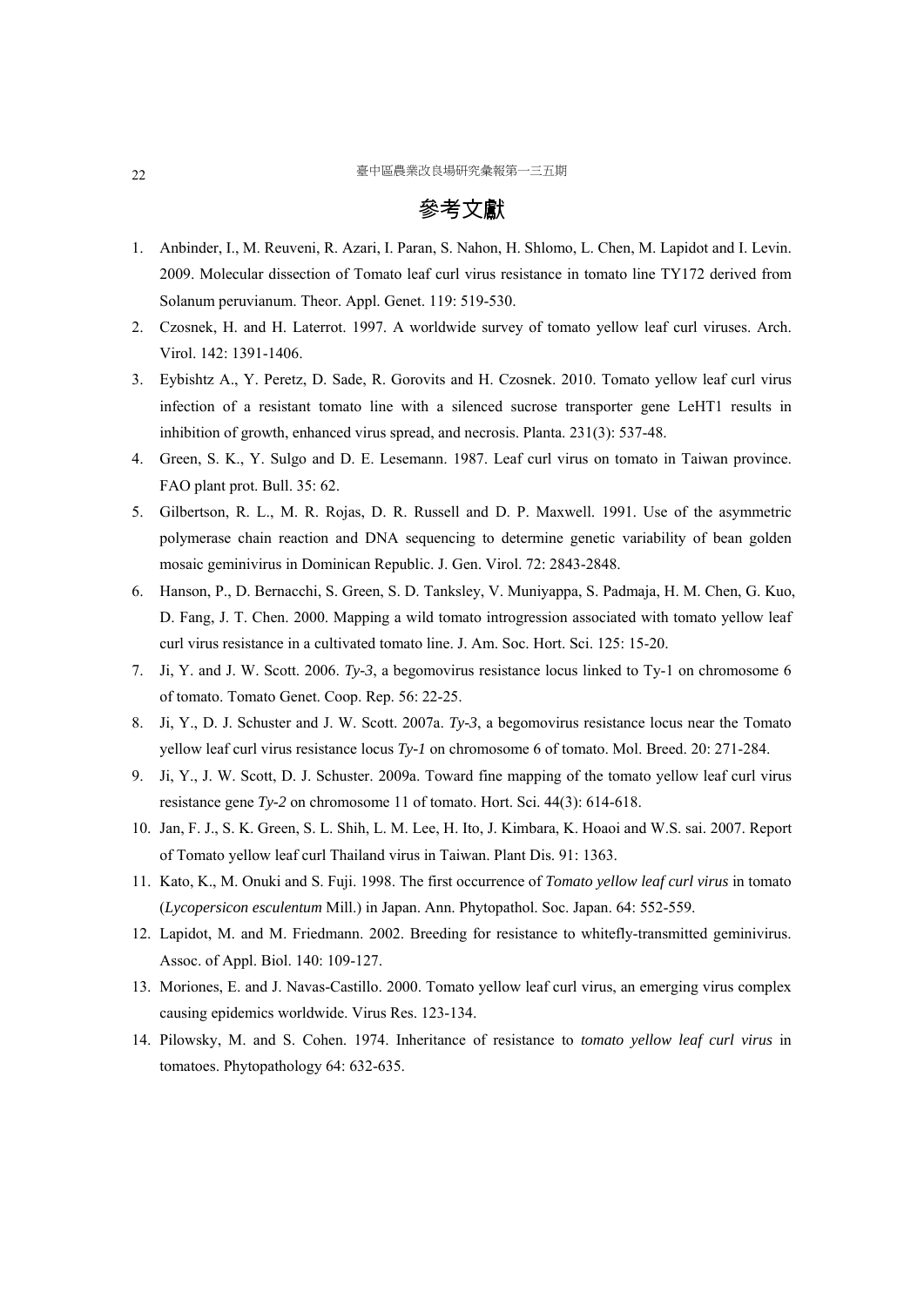- 15. Pilowsky, M. and S. Cohen. 1990. Tolerance to tomato yellow leaf curl virus derived from Lycopersicon peruvianum. Plant Dis. 74: 248-250.
- 16. Pico, B., M. J. Diez and f. Nuez. 1996. Viral diseases causing the greatest economic losses to the tomato crop. II. The tomato yellow leaf curl virus - a review. Scientia Hort. 67: 151-196.
- 17. Prasanna, H. C., S. P. Kashyap, R. Krishna, D. P. Sinha, S. Reddy and V. G. Malathi. 2015. Marker assisted selection of *Ty-2* and *Ty-3* carrying tomato lines and their implications in breeding tomato leaf curl disease resistant hybirds. J. plant. Breeding. ISSN-2336.
- 18. Rojas, M. R., R. L. Gilbertson, D. R. Russell, and D. P. Maxwell. 1993. Use of degenerate primers in the polymerase chain reaction to detect whitefly-transmitted geminiviruses. Plant Dis. 77: 340-347.
- 19. Verlaan M. G., S. F. Hutton, R. M. Ibrahem, R. Kormelink, R. G. F. Visser, J. W. Scott, J. D. Edwards, Y. Bai. 2013. The tomato yellow leaf curl virus resistance gene *Ty-1* and *Ty-3* are allelic and code for DFDGD-class RNA-dependent RNA polymerases. Plos. Genet. 9(3): e1003399.